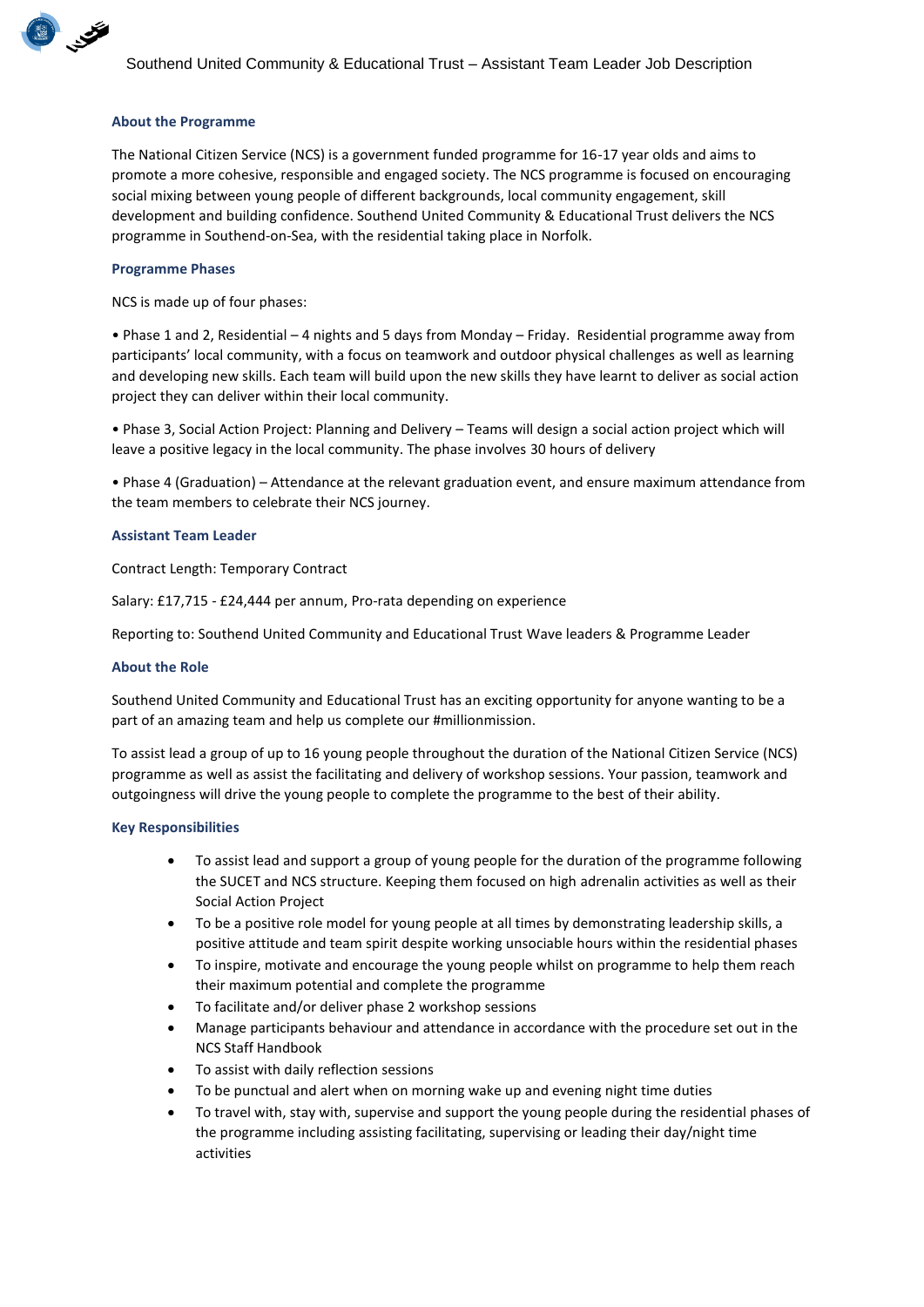- To ensure the safety and welfare of the young people in your group at all times, referring any safeguarding issues to the Team Leader/Wave Leader/Programme Leader
- To establish effective working relationships with colleagues to ensure the successful delivery of the NCS Programme
- To liaise regularly with Team Leader, Programme Leaders and Wave Leaders keeping them informed with any issues and progression within your group
- To ensure all personal information regarding young people is kept confidential in accordance with the data protection and safeguarding requirements
- The ability to be flexible during the duration of the NCS Programme
- To carry out any other duties within the scope and spirit of the programme

# **Person Specification**

## Essential

BUSINESS OF

- The ability to be flexible
- Understanding of the NCS programme
- Experience working within a team
- Excellent communication and problem solving skills
- Strong understanding on Safeguarding and Equality and Diversity
- Confidence in delivering activities, workshops and sessions to Young People
- Ability to work within a team and as an individual
- Good decision making ability
- Good time-management and organisation skills
- Committed to continuous personal and organisational development
- Creative and energetic
- Must be over the age of 18

# Desirable

- Previous experience in a residential youth environment (e.g. youth camps, scouts)
- Experience working on the NCS programme
- Social Action Delivery
- Organisation Skills
- Ability to positively influence young people who may display challenging behaviour
- Experience in leading and motivating young people

# Desirable Qualifications

- **Coaching**
- Youth Work
- Mental Health
- Safeguarding
- Equality & Diversity
- **First Aid**

# **Training and Assessment**

If you are successfully shortlisted, you will be invited to a virtual interview. If successful with your virtual interview you will be invited to a face to face interview. If successful you will be offered an unconditional offer you will be asked to attend the NCS Training days where you may be subsequently offered the role on our programme, it is important to note that attendance to the NCS Training days are mandatory. All staff (including returning staff) must attend the full training.

Employment is subject to provision of satisfactory references and the completion of an enhanced DBS check.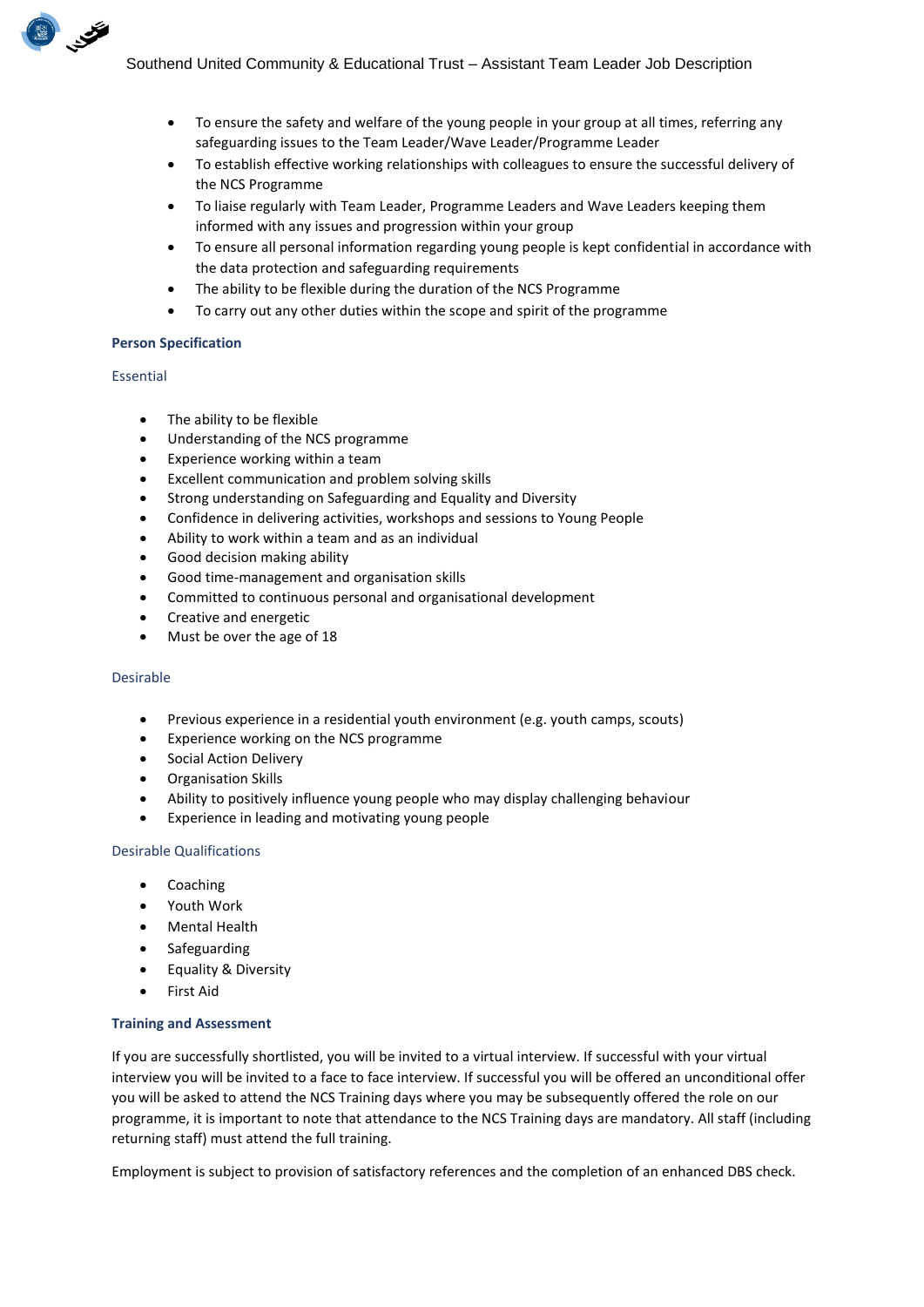

## **Wave Dates**

Each NCS programme in the summer will run for 2 weeks at a time. The selected 2 weeks are called waves. Should you be successful, you must be available to work for a full wave however 4 week and 6 weeks' worth of work are available. We would not ordinarily grant permission for absences across programme delivery. Applicants should consider this when applying. All positions are regionally based. During the residential weeks, accommodation and transport costs from the meeting location are covered. Costs for travelling to all meeting points during residentials, and daily travel during phase 3 are not covered. A list of available wave dates are below:

Wave 1: Monday 4<sup>th</sup> – Friday 15<sup>th</sup> July 2022

Wave 2: Monday  $18^{th}$  – Friday  $19^{th}$  July 2022

Wave 3: Monday 1<sup>st</sup> – Friday 12<sup>th</sup> August

You will also be required to attend the graduation ceremony which normally takes place on the first Thursday evening in September.

#### **How to Apply**

All applicants should complete the application form and send their CV t[o h.wren@southendunited-cet.co.uk](mailto:h.wren@southendunited-cet.co.uk) Please ensure you read the job description thoroughly and understand the requirements for the role you apply for. If you are shortlisted, you will be contacted. We are also unable to provide feedback instantly. If you would like to talk to someone in our team about the role then please email [h.wren@southendunited-cet.co.uk](mailto:h.wren@southendunited-cet.co.uk) or call 01702 341351.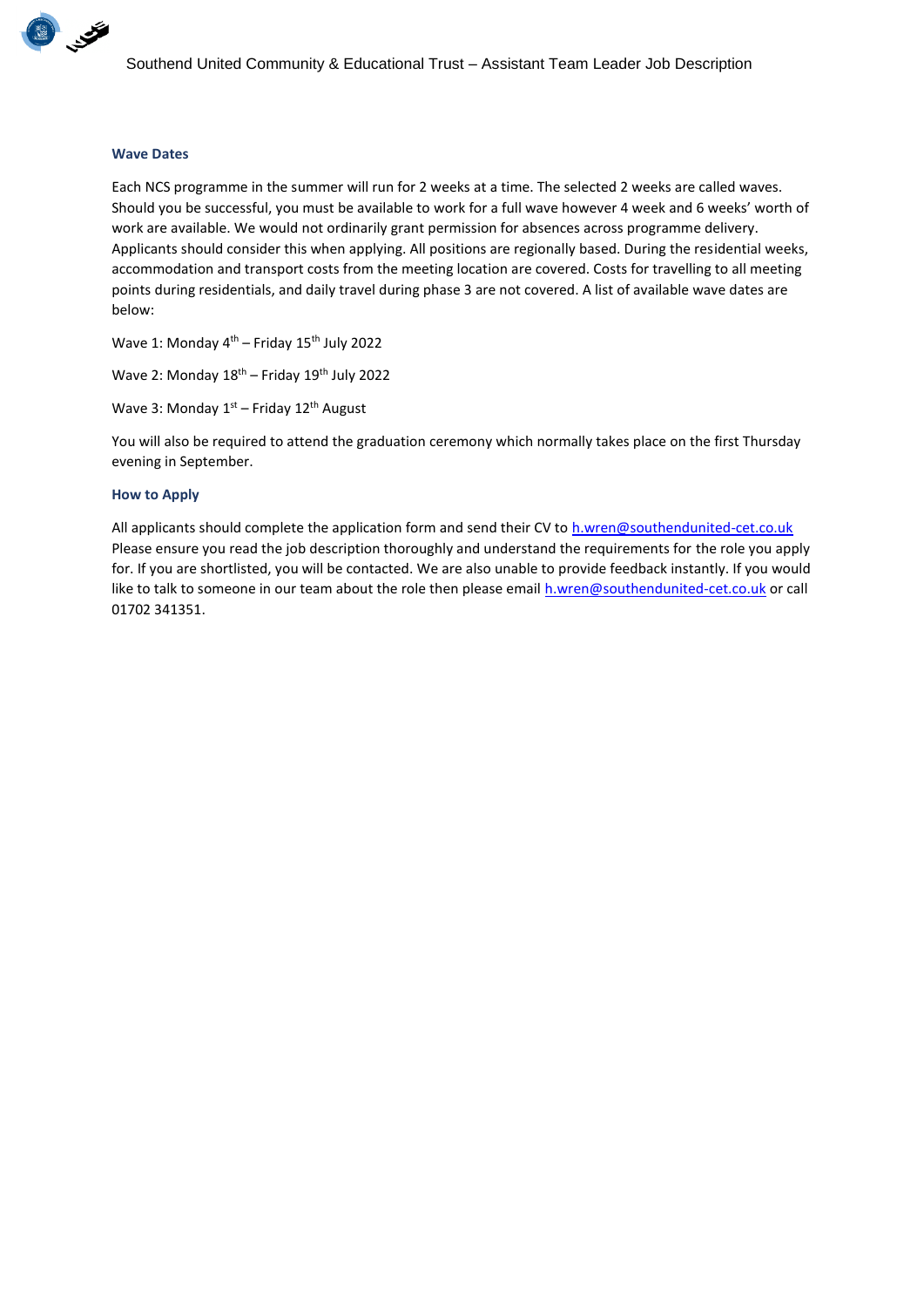

## **National Citizen Service Application Form- New Assistant Team Leader**

# Kit Size S M L XL (Please circle)

Work experience: (This can involve voluntary work, paid work and personal experience)

Date:

Type of employer:

Overall role:

Time of employment:

Experience or skills gained:

Date:

Type of employer:

Overall role:

Time of employment:

Experience or skills gained:

Date: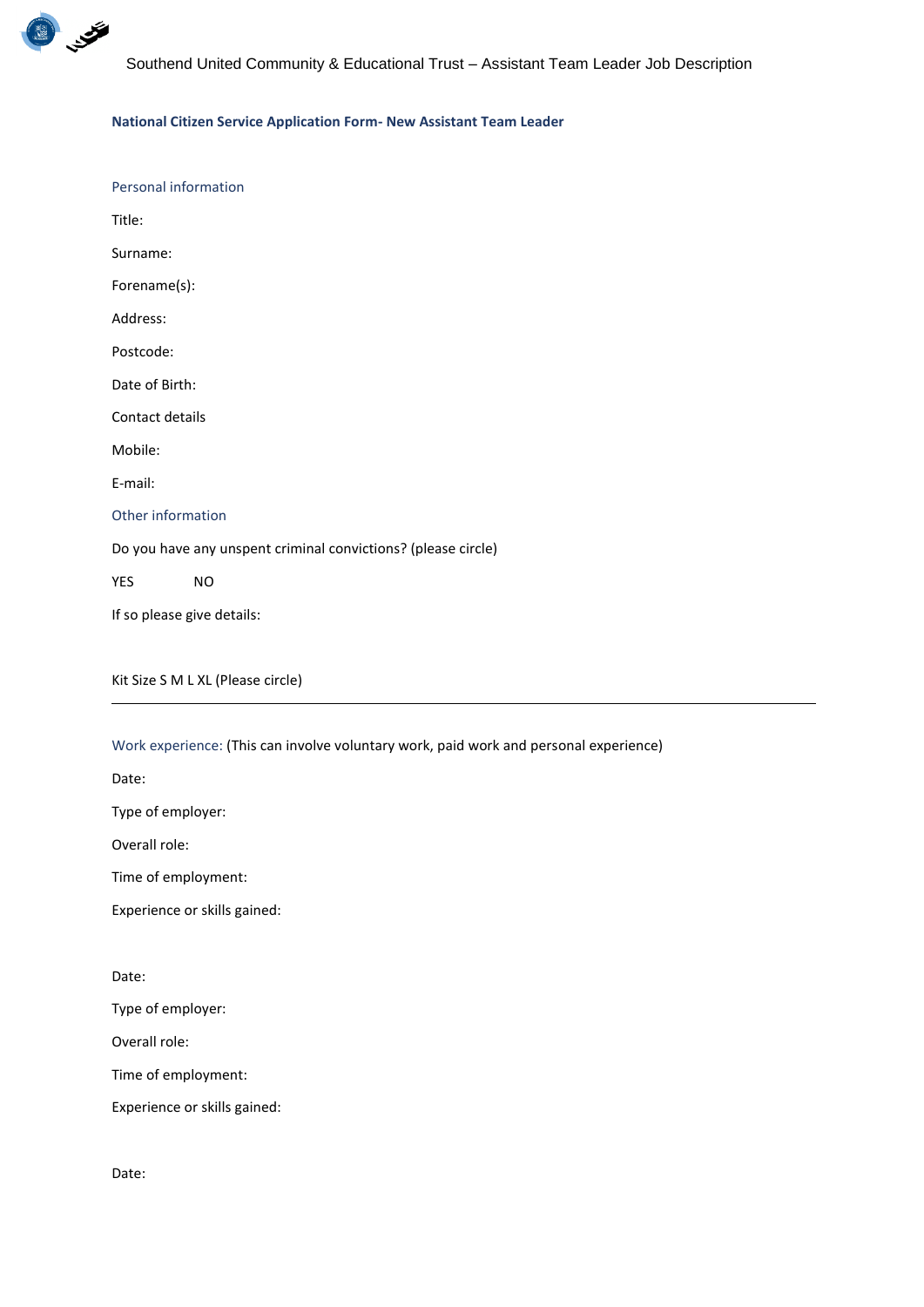

Type of employer:

Overall role:

Time of employment:

Experience or skills gained:

## Education and Training

Please give details of any courses you have attended and educational qualifications you have achieved.

Dates:

School/college/university/courses:

Details of course:

Qualification obtained:

Dates:

School/college/university/courses:

Details of course:

Qualification obtained:

Dates:

School/college/university/courses:

Details of course:

Qualification obtained:

## Supporting Statement

Please tell us about yourself and why you feel you are a suitable candidate for this role.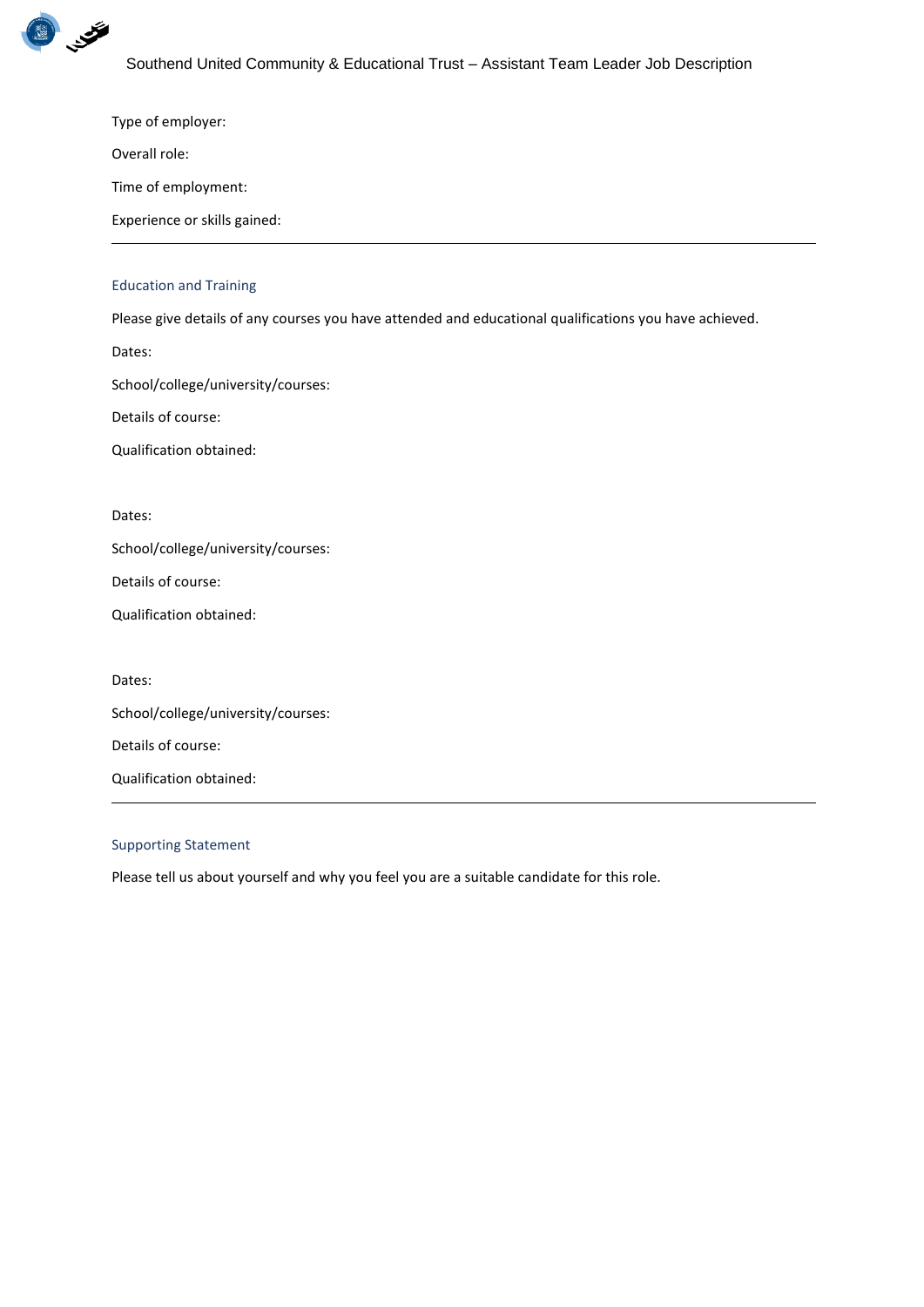

#### Availability

Please highlight the waves that you will be available to work.

Wave 1: Monday 4<sup>th</sup> – Friday 15<sup>th</sup> July 2022

Wave 2: Monday  $18^{th}$  – Friday  $19^{th}$  July 2022

Wave 3: Monday  $1<sup>st</sup>$  – Friday  $12<sup>th</sup>$  August

Training and Graduation

It is mandatory that you attend the two training days and graduation evening. Please highlight any of the below dates you are **not** able to attend.

Training: Wednesday 22<sup>nd</sup> and Thursday 23<sup>rd</sup> June

## References

Please provide names and addresses for at least two references. At least one of these should be a past employer within the last 3 years.

Name:

Occupation:

Address:

Postcode:

Tel: Email:

Relationship to you:

Name:

Occupation:

Address:

Postcode:

Tel: Email:

Relationship to you:

Name: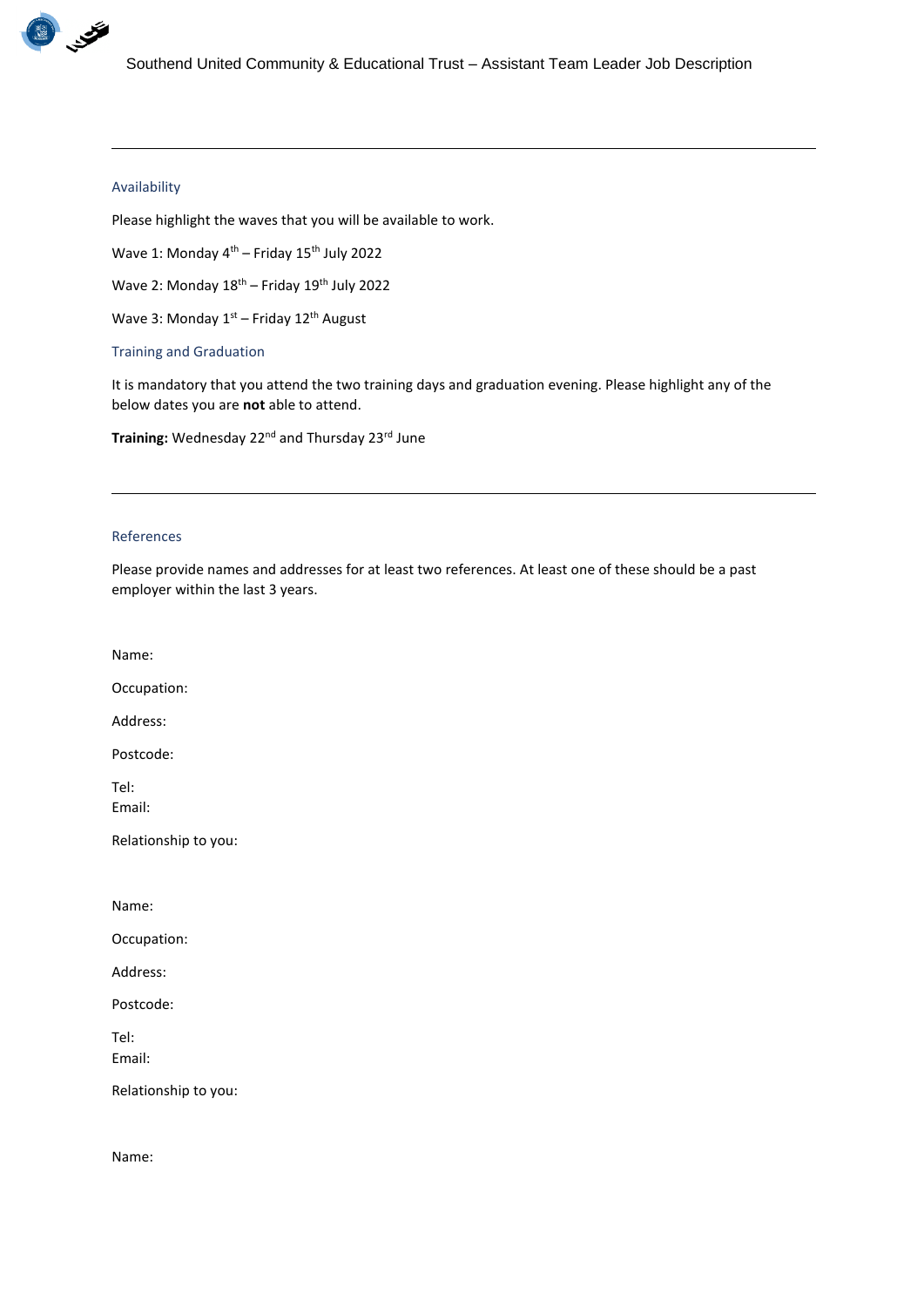

| Occupation:                                                                        |     |  |  |  |
|------------------------------------------------------------------------------------|-----|--|--|--|
| Address:                                                                           |     |  |  |  |
| Postcode:                                                                          |     |  |  |  |
| Tel:<br>Email:                                                                     |     |  |  |  |
| Relationship to you:                                                               |     |  |  |  |
| Do we have permission to contact the references if offered an unconditional offer? |     |  |  |  |
| <b>YES</b>                                                                         | NO. |  |  |  |

# Declaration

During the course of your employment, your activities may be recorded through photographs and video. Do you consent that the images of you may be used in media or publicity materials and celebration publications produced by Southend United Community and Educational Trust.

| YES | NO.                                                                                                       |
|-----|-----------------------------------------------------------------------------------------------------------|
|     | - You are required to sign the declaration below certifying that all the information you have provided is |

- accurate. - We may wish to check any of the details you have provided. Providing incorrect information or deliberately concealing any relevant facts may result in disqualification from the selection process or,
- where discovery is made after commencement of the volunteer role, the ending of the relationship.

I declare that, to the best of my knowledge, the information on this form is correct and that I have not left out significant information in a way intended to mislead.

| $\sim$<br>Signat |  |
|------------------|--|
|------------------|--|